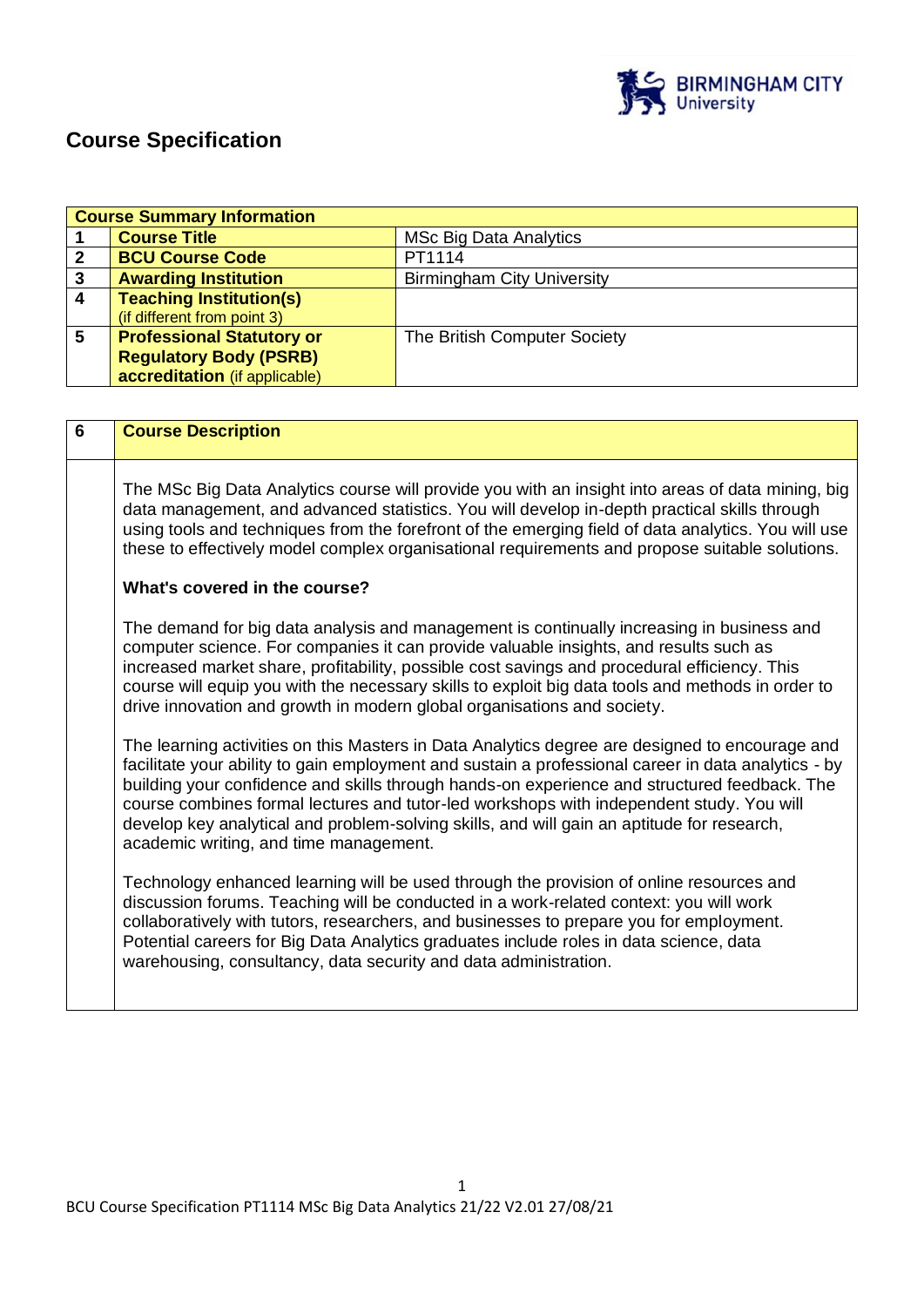

|    | <b>Course Awards</b>                                   |              |                                  |
|----|--------------------------------------------------------|--------------|----------------------------------|
| 7a | <b>Name of Final Award</b>                             | <b>Level</b> | <b>Credits</b><br><b>Awarded</b> |
|    |                                                        |              |                                  |
|    | Master of Science Big Data Analytics                   |              | 180                              |
|    | Master of Science Big Data Analytics with Professional |              | 240                              |
|    | Placement                                              |              |                                  |
| 7b | <b>Exit Awards and Credits Awarded</b>                 |              |                                  |
|    | Postgraduate Certificate Data Analytics                |              | 60                               |
|    | Postgraduate Diploma Big Data Analytics                |              | 120                              |

| Derogation from the University Regulations |
|--------------------------------------------|
| . Not<br>able<br>:רור                      |

| 9                          | <b>Delivery Patterns</b>    |                          |         |  |
|----------------------------|-----------------------------|--------------------------|---------|--|
| <b>Mode(s) of Study</b>    | <b>Location(s) of Study</b> | <b>Duration of Study</b> | Code(s) |  |
| <b>Full Time September</b> | <b>City Centre</b>          | 12 months                | PT1114  |  |
| <b>Full Time January</b>   | <b>City Centre</b>          | 12 months                | PT1114  |  |
| Part Time September        | <b>City Centre</b>          | 20 months                | PT1115  |  |
| Part Time January          | <b>City Centre</b>          | 28 months                | PT1191  |  |
| Full Time January 'with    | City Centre (and            | 18 months                | PT1336  |  |
| Professional               | placement provider)         |                          |         |  |
| Placement'                 |                             |                          |         |  |
| <b>Full Time September</b> | City Centre (and            | 18 months                | PT1336  |  |
| 'with Professional         | placement provider)         |                          |         |  |
| Placement'                 |                             |                          |         |  |

# **10 Entry Requirements**

The admission requirements for this course are stated on the course page of the BCU website at <https://www.bcu.ac.uk/>.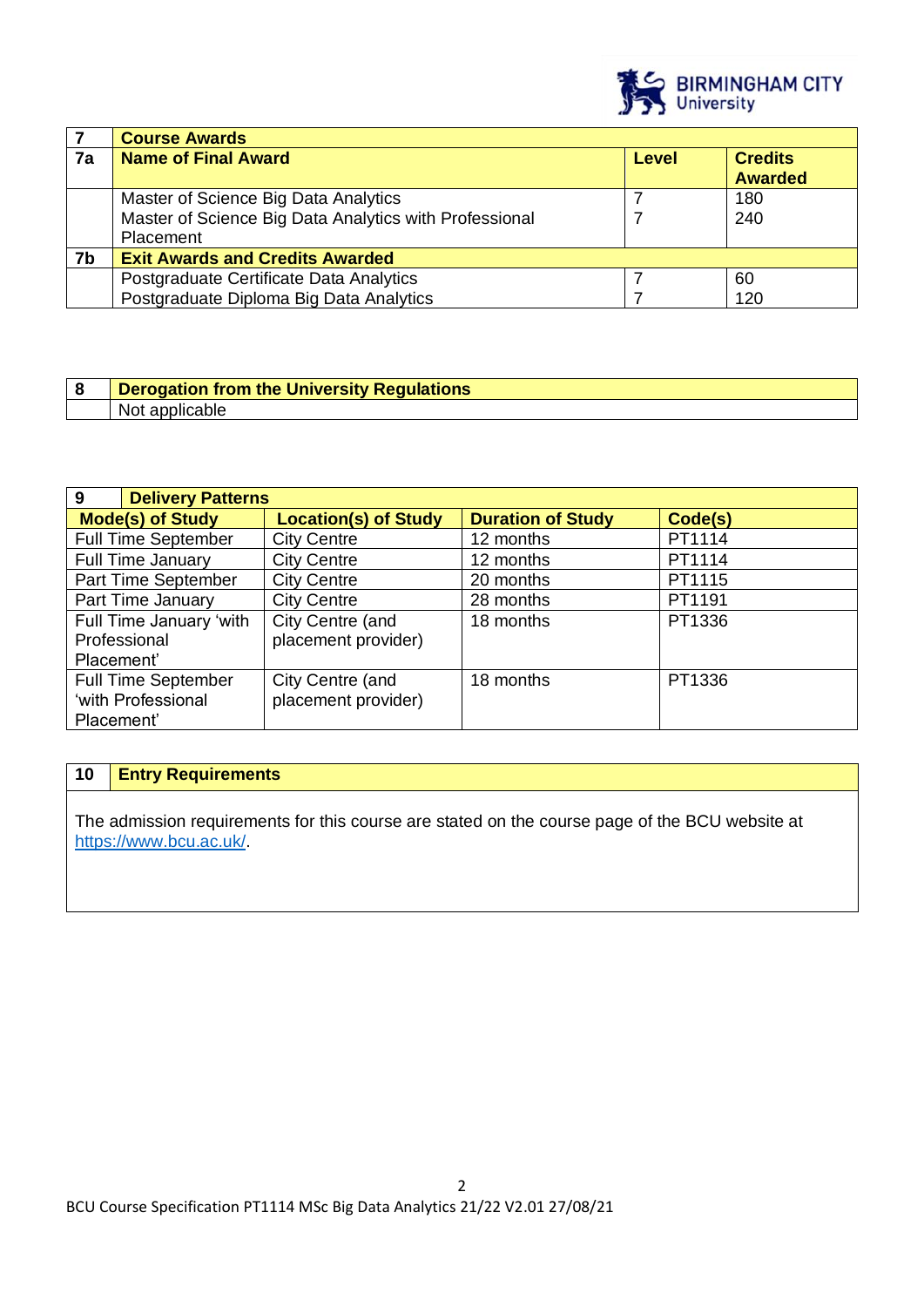

| 11 | <b>Course Learning Outcomes</b>                                                                                                                                                                                                             |
|----|---------------------------------------------------------------------------------------------------------------------------------------------------------------------------------------------------------------------------------------------|
|    |                                                                                                                                                                                                                                             |
|    | Demonstrate knowledge and understanding of the theoretical concepts, processes, tools and<br>technologies that underpin big data analytics and communicate the impact of big data analytics<br>upon an organisation and society as a whole. |
|    | Analyse the requirements of an organisation and evaluate big data technologies for effective big<br>data solutions.                                                                                                                         |
|    | Specify, design, implement and communicate effectively big data solutions utilising appropriate<br>tools and techniques to meet the needs of all stakeholders.                                                                              |
| 4  | Engage in independent learning by systematically researching a topic, synthesising and critically<br>evaluating documents from a variety of web-based and traditional sources.                                                              |

| 12                                           | <b>Course Requirements</b>                                                                                                                                                                                                       |                                                                                         |                     |  |
|----------------------------------------------|----------------------------------------------------------------------------------------------------------------------------------------------------------------------------------------------------------------------------------|-----------------------------------------------------------------------------------------|---------------------|--|
| 12a                                          | Level 7:                                                                                                                                                                                                                         |                                                                                         |                     |  |
|                                              |                                                                                                                                                                                                                                  |                                                                                         |                     |  |
|                                              |                                                                                                                                                                                                                                  | In order to complete this course a student must successfully complete all the following |                     |  |
|                                              |                                                                                                                                                                                                                                  | <b>CORE modules (totalling 180 credits):</b>                                            |                     |  |
|                                              | <b>Module Code</b>                                                                                                                                                                                                               | <b>Module Name</b>                                                                      | <b>Credit Value</b> |  |
|                                              |                                                                                                                                                                                                                                  |                                                                                         |                     |  |
|                                              | <b>CMP7213</b>                                                                                                                                                                                                                   | <b>Modern Optimisation</b>                                                              | 20                  |  |
|                                              | <b>CMP7205</b>                                                                                                                                                                                                                   | <b>Applied Statistics</b>                                                               | 20                  |  |
|                                              | <b>CMP7214</b>                                                                                                                                                                                                                   | <b>Advanced Databases</b>                                                               | 20                  |  |
| <b>CMP7203</b><br><b>Big Data Management</b> |                                                                                                                                                                                                                                  | 20                                                                                      |                     |  |
|                                              | <b>CMP7206</b>                                                                                                                                                                                                                   | <b>Data Mining</b>                                                                      | 20                  |  |
|                                              | Web Social Media Analytics and Visualisation<br><b>CMP7202</b>                                                                                                                                                                   |                                                                                         | 20                  |  |
|                                              | <b>CMP7200</b>                                                                                                                                                                                                                   | <b>Individual Master's Project</b>                                                      | 60                  |  |
|                                              | Level 6:<br>In order to qualify for the award of MSc Big Data Analytics with Professional Placement,<br>a student must successfully complete all of the Level 7 modules listed above as well as<br>the following Level 6 module: |                                                                                         |                     |  |
|                                              | <b>Module Code</b>                                                                                                                                                                                                               | <b>Module Name</b>                                                                      | <b>Credit Value</b> |  |
|                                              | <b>PLA6004</b>                                                                                                                                                                                                                   | <b>Professional Placement</b>                                                           | 60                  |  |
|                                              |                                                                                                                                                                                                                                  |                                                                                         |                     |  |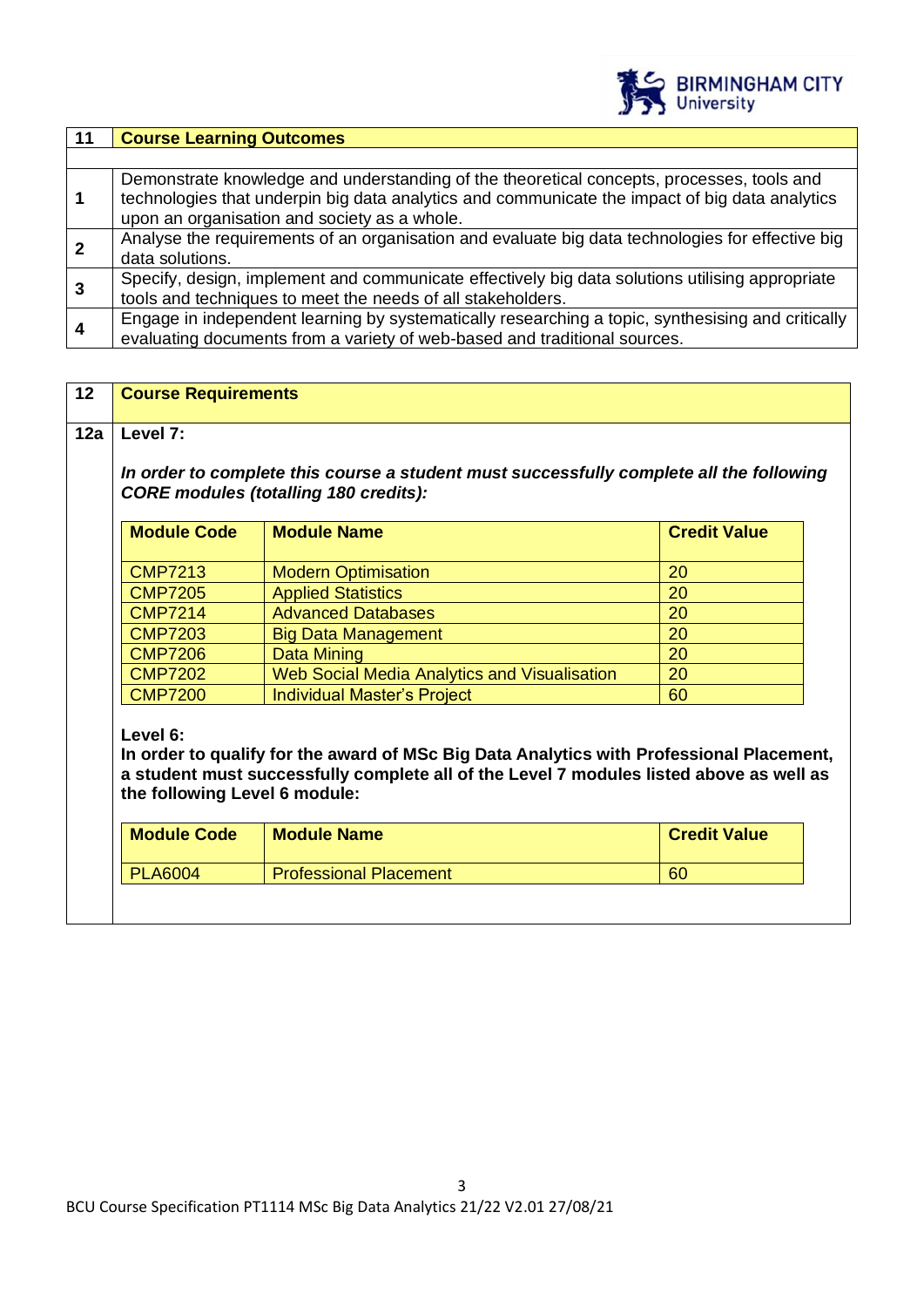

#### **12b Structure Diagram**

### **September Level 7 (Full-Time)**

| Year 1<br>1 <sup>st</sup> Semester<br>(Sept – Dec)  | CMP7205:<br><b>Applied Statistics</b><br>(20 credits)                          | CMP7214:<br>Advanced<br>Databases<br>(20 credits)         | CMP7206:<br>Data Mining<br>(20 credits)                |
|-----------------------------------------------------|--------------------------------------------------------------------------------|-----------------------------------------------------------|--------------------------------------------------------|
| Year 1<br>2 <sup>nd</sup> Semester<br>$(Jan - May)$ | CMP7202:<br>Web Social Media<br>Analytics and<br>Visualisation<br>(20 credits) | CMP7203:<br><b>Big Data</b><br>Management<br>(20 credits) | CMP7213:<br><b>Modern Optimisation</b><br>(20 credits) |
| Year 1<br>3 <sup>rd</sup> Semester<br>(May-Sept)    | CMP7200:<br>Individual Master's Project<br>(60 credits)                        |                                                           |                                                        |

# **January Level 7 (Full-Time)**

| Year 1<br>1 <sup>st</sup> Semester<br>$(Jan - May)$ | CMP7205:<br><b>Applied Statistics</b><br>(20 credits)                          | CMP7214:<br>Advanced<br>Databases<br>(20 credits)         | CMP7206:<br>Data Mining<br>(20 credits)                |
|-----------------------------------------------------|--------------------------------------------------------------------------------|-----------------------------------------------------------|--------------------------------------------------------|
| Year 1<br>2 <sup>nd</sup> Semester<br>(June - Sept) | CMP7202:<br>Web Social Media<br>Analytics and<br>Visualisation<br>(20 credits) | CMP7203:<br><b>Big Data</b><br>Management<br>(20 credits) | CMP7213:<br><b>Modern Optimisation</b><br>(20 credits) |
| Year 2<br>1 <sup>st</sup> Semester<br>(Sept - Jan)  | CMP7200:<br>Individual Master's Project<br>(60 credits)                        |                                                           |                                                        |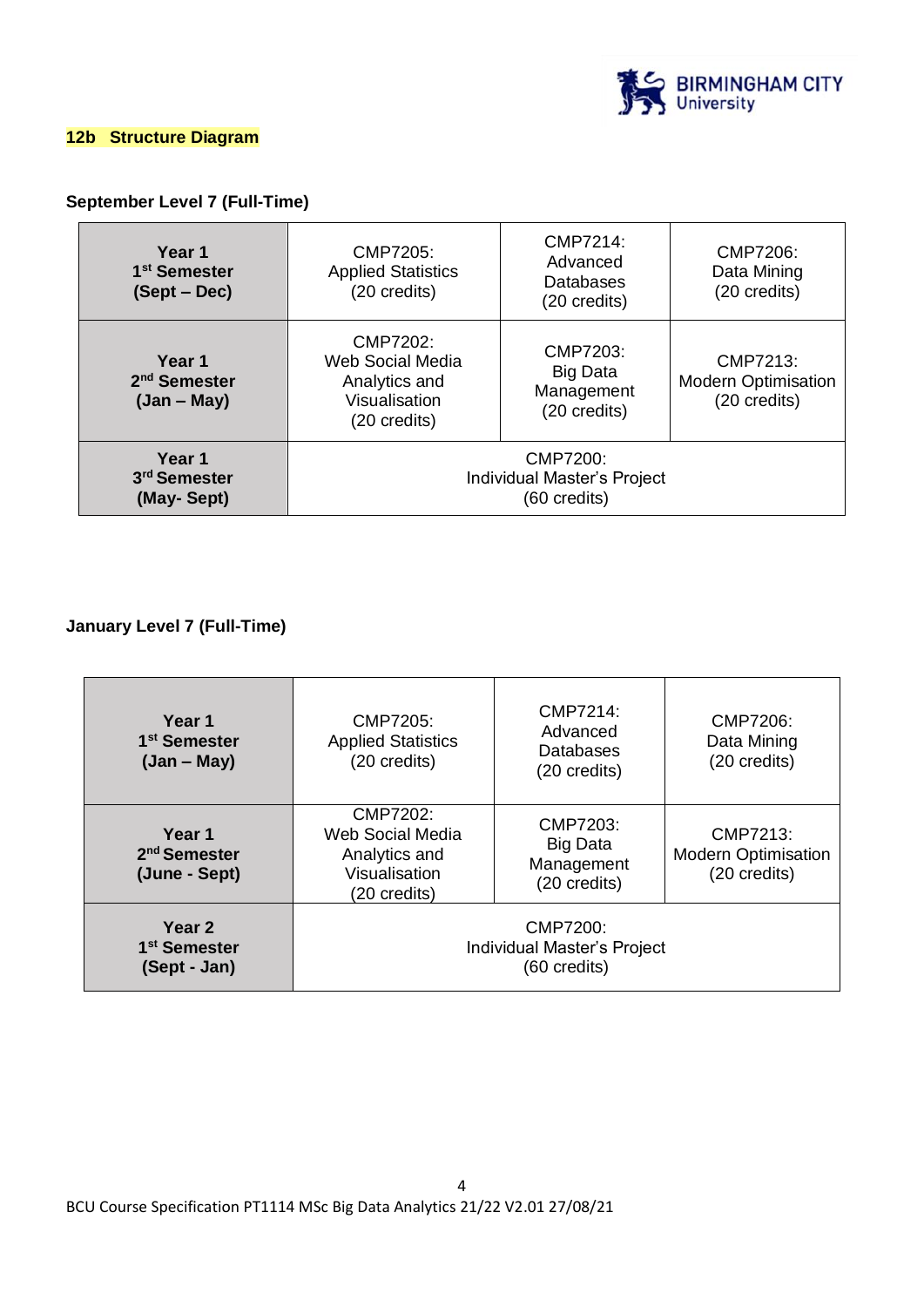

### **September Level 7 (Part-Time)**

| Year 1<br>1 <sup>st</sup> Semester<br>(Sept – Dec)  | CMP7214:<br><b>Advanced Databases</b><br>(20 credits)                       | CMP7206:<br>Data Mining<br>(20 credits)                        |
|-----------------------------------------------------|-----------------------------------------------------------------------------|----------------------------------------------------------------|
| Year 1<br>2 <sup>nd</sup> Semester<br>$(Jan - May)$ | CMP7202:<br>Web Social Media Analytics and<br>Visualisation<br>(20 credits) | CMP7203: Big Data Management<br>(20 credits)                   |
| Year 2<br>1 <sup>st</sup> Semester<br>(Sept – Dec)  | CMP7205:<br><b>Applied Statistics</b><br>(20 credits)                       |                                                                |
| Year 2<br>2 <sup>nd</sup> Semester<br>$(Jan - May)$ | CMP7213:<br><b>Modern Optimisation</b><br>(20 credits)                      | CMP7200:<br><b>Individual Master's Project</b><br>(60 Credits) |
| Year 2<br>3 <sup>rd</sup> Semester<br>(May – Sept)  |                                                                             |                                                                |

# **January Level 7 (Part-Time)**

| Year 1<br>1 <sup>st</sup> Semester<br>$(Jan - May)$ | CMP7202:<br>Web Social Media Analytics and<br>Visualisation<br>(20 credits) | CMP7203:<br>Big Data Management<br>(20 credits)                |  |
|-----------------------------------------------------|-----------------------------------------------------------------------------|----------------------------------------------------------------|--|
| Year 1<br>2 <sup>nd</sup> Semester<br>(Sept – Dec)  | CMP7214:<br><b>Advanced Databases</b><br>(20 credits)                       | CMP7206:<br>Data Mining<br>(20 credits)                        |  |
| Year 2<br>1 <sup>st</sup> Semester<br>$(Jan - May)$ | CMP7213:<br><b>Modern Optimisation</b><br>(20 credits)                      |                                                                |  |
| Year 2<br>2 <sup>nd</sup> Semester<br>(Sept – Dec)  | CMP7205:<br><b>Applied Statistics</b><br>(20 credits)                       | CMP7200:<br><b>Individual Master's Project</b><br>(60 Credits) |  |
| Year <sub>3</sub><br>3rd Semester<br>$(Jan - May)$  |                                                                             |                                                                |  |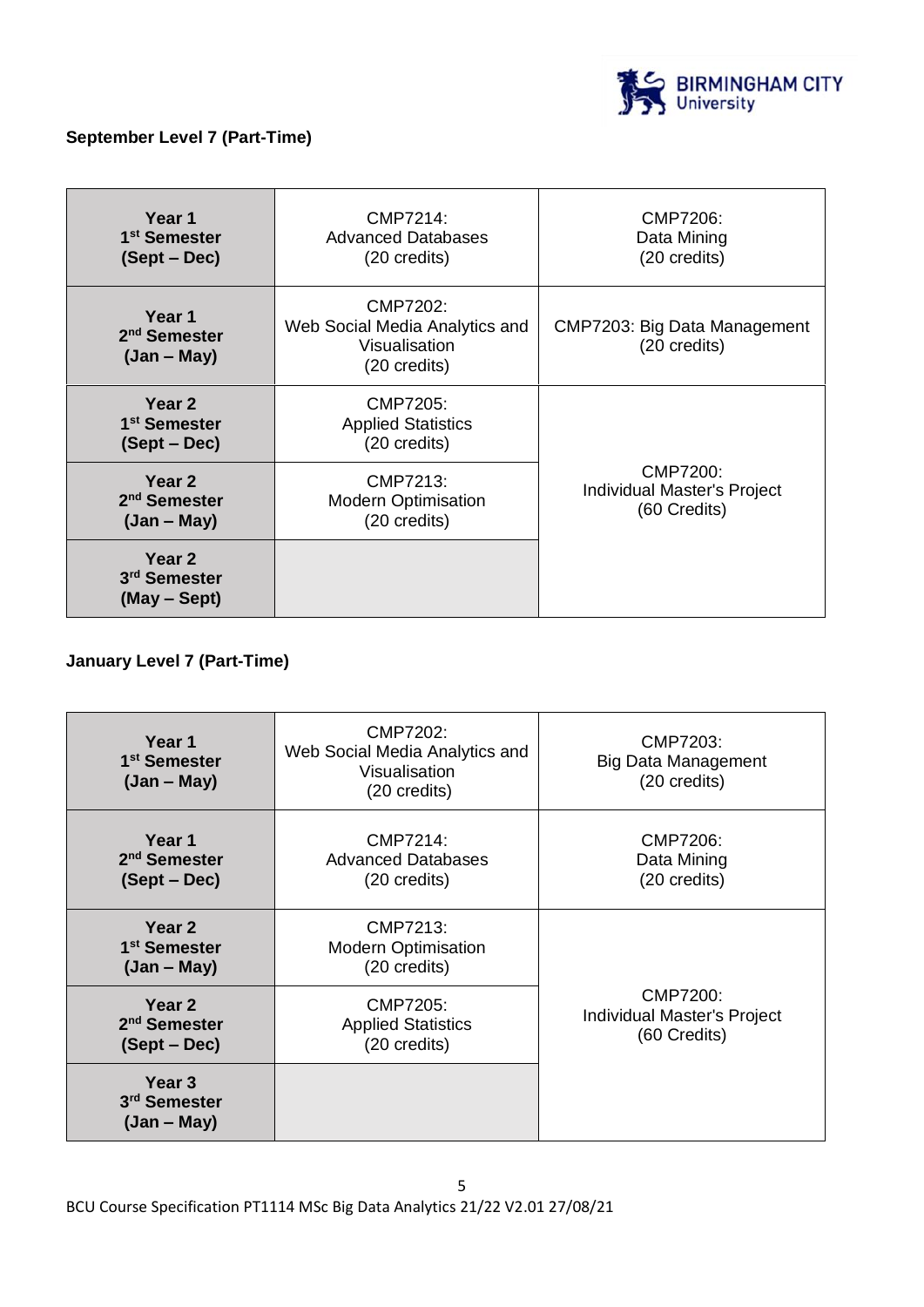

# **Professional Placement January start (Full-Time)**

| Year 1<br>1 <sup>st</sup> Semester<br>$(Jan - May)$ | CMP7202:<br>Web Social Media<br>Analytics and<br>Visualisation<br>(20 credits) | CMP7203:<br><b>Big Data</b><br>Management<br>(20 credits) | CMP7213:<br><b>Modern Optimisation</b><br>(20 credits) |
|-----------------------------------------------------|--------------------------------------------------------------------------------|-----------------------------------------------------------|--------------------------------------------------------|
| Year 1<br>2 <sup>nd</sup> Semester<br>(Sept – Dec)  | CMP7205: Applied<br><b>Statistics</b><br>(20 credits)                          | CMP7214:<br>Advanced<br>Databases<br>(20 credits)         | CMP7206:<br>Data Mining<br>(20 credits)                |
| Year 2<br>1 <sup>st</sup> Semester<br>$(Jan - May)$ | CMP7200:<br>Individual Master's Project<br>(60 credits)                        |                                                           |                                                        |
| Year 2<br>2 <sup>nd</sup> Semester<br>$(May - Nov)$ | Professional Placement (60 credits)                                            |                                                           |                                                        |

#### **Professional Placement September start (Full-Time)**

| Year 1<br>1 <sup>st</sup> Semester<br>(Sept - Dec) | CMP7202:<br>Web Social Media<br>Analytics and<br>Visualisation<br>(20 credits) | CMP7203:<br><b>Big Data</b><br>Management<br>(20 credits) | CMP7213:<br><b>Modern Optimisation</b><br>(20 credits) |
|----------------------------------------------------|--------------------------------------------------------------------------------|-----------------------------------------------------------|--------------------------------------------------------|
| Year 1<br>2 <sup>nd</sup> Semester<br>(Jan - May)  | CMP7205: Applied<br><b>Statistics</b><br>(20 credits)                          | CMP7214:<br>Advanced<br>Databases<br>(20 credits)         | CMP7206:<br>Data Mining<br>(20 credits)                |
| Year 2<br>1 <sup>st</sup> Semester<br>(May - Sept) | CMP7200:<br>Individual Master's Project<br>(60 credits)                        |                                                           |                                                        |
| Year 2<br>2 <sup>nd</sup> Semester<br>(Sept - Jan) | Professional Placement (60 credits)                                            |                                                           |                                                        |